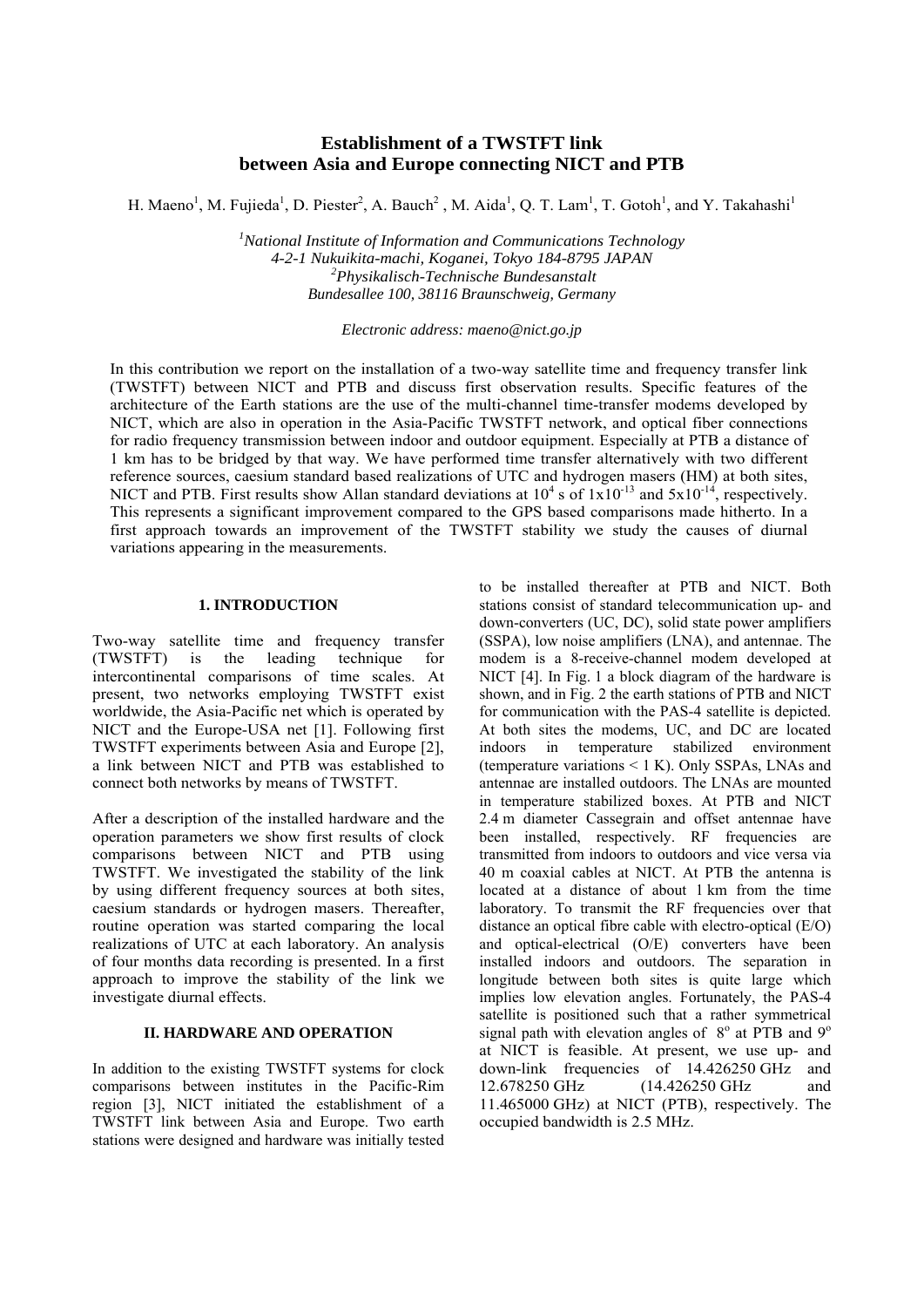After an initial performance evaluation and an up link access test (UAT), the first observation succeeded on July 22nd in 2005. Tentative operation started on that day. During August and September 2006 different test measurements were carried out (see Section III). The transponder frequency was changed to avoid interference problems on 18 October 2005. Regular operation started on 26 October 2005. Starting from 1 January 2006, data formatted according to the relevant ITU-R recommendation [5] are submitted to the BIPM on a weekly basis.



**Figure 1. Block diagram of NICT-PTB Link** 



**PTB Antenna of 2.4m Equipment in PTB Optical fibre cable in PTB** 





 **NICT Antenna of 2.4m Equipment in NICT Figure 2. Earth station for PAS-4 satellites of PTB and NICT**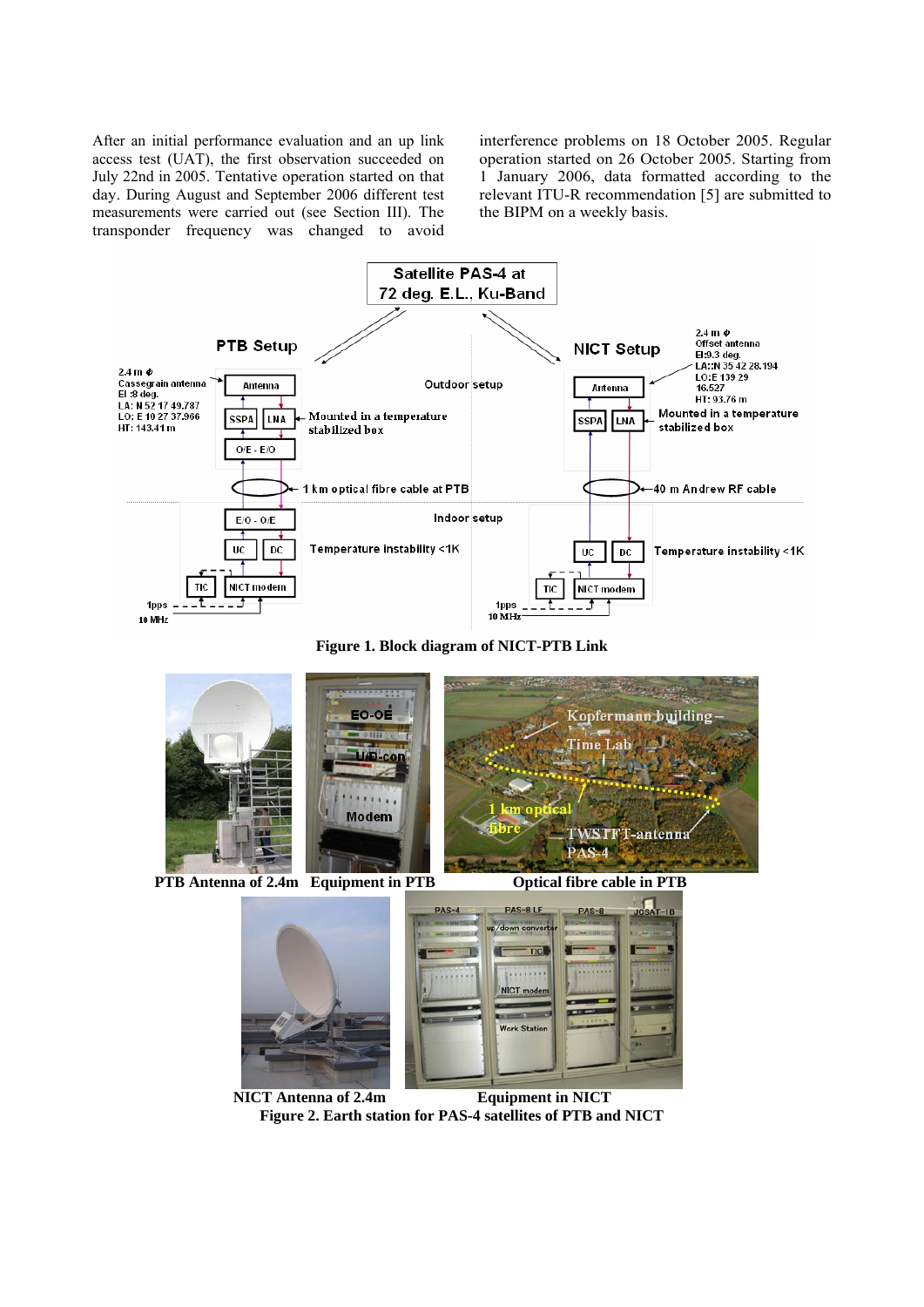#### **III. Short Term Stability**

During the first operation phase we changed the frequency references from caesium standards based local realization of UTC (CS) to hydrogen masers (HM) of the modems to investigate the achievable short term frequency stability. Two measurement series were recorded, one with CS connected to the modems and the other with HM as the source for the frequency reference. The series consist of six and nine days continuous recordings of one second measurements UTC(NICT) – UTC(PTB) and HM(NICT) – HM(PTB), respectively. In Fig. 3a and b the results of Allan standard deviation analysis are shown for both cases, respectively (dots). The slope reveals white phase noise up to  $\tau = 10^4$  s, and values of  $1x10^{-13}$  and  $5x10^{-14}$  at  $\tau = 10^4$  s are reached. Reducing measurement noise by reducing the onesecond-data to 5 minute averages results in a lower noise level (line). The dominant noise type changes to white frequency noise for CS, proving that 5 minutes averaging is sufficient. However, in the case of HM the noise type at 5 min is still white phase and a small bump at about  $\tau = 4x10^4$  s may indicate diurnal effects superposed to the time transfer information.



**Figure 3a. Frequency stability of time transfer UTC(NICT) – UTC(PTB).** 



**Figure 3b. Frequency stability of time transfer HM(NICT) – HM(PTB).** 

# **IV. FOUR MONTH OBSERVATION RESULTS**

Since Nov 2005 the TWSTFT link is routinely operated. The one second data are reduced to one value per hour. The first 300 data points taken every hour are fitted with a quadratic function, and the midpoint is reported in the file format according to the well-known ITU-R recommendation [5]. Additionally, the link was calibrated using GPS P3 time transfer data provided by the BIPM [7]. The estimated uncertainty for a time comparison is thus  $u<sub>B</sub> = 5.0$  ns due to the uncertainty of the GPS link calibration. A comparison of the TWSTFT and the GPS P3 link is shown in Fig. 4. The red line represents GPS P3 data while the blue line represents the TWSTFT measurements. The course of both time series data show good agreement. In Fig. 5 the corresponding Allan deviations are displayed in the same colors. TWSTFT shows a significant improvement of the time-transfer stability compared to GPS P3. The noise level and slope of the Allan deviation plot at long averaging times is typical for Cs standards which were the frequency sources connected to the modems during this period of time. A change of the UTC(NICT) generation from a CS clock ensemble to a HM steered in frequency happened on 7 Feb 2006. Data taken afterwards (black crosses) reveal a reduced noise, and one can see the typical shot-noise limited frequency stability of PTB's primary standard CS2. Additionally, the Allan deviation of one year (starting in Feb 2005) CircT data are shown as black dots.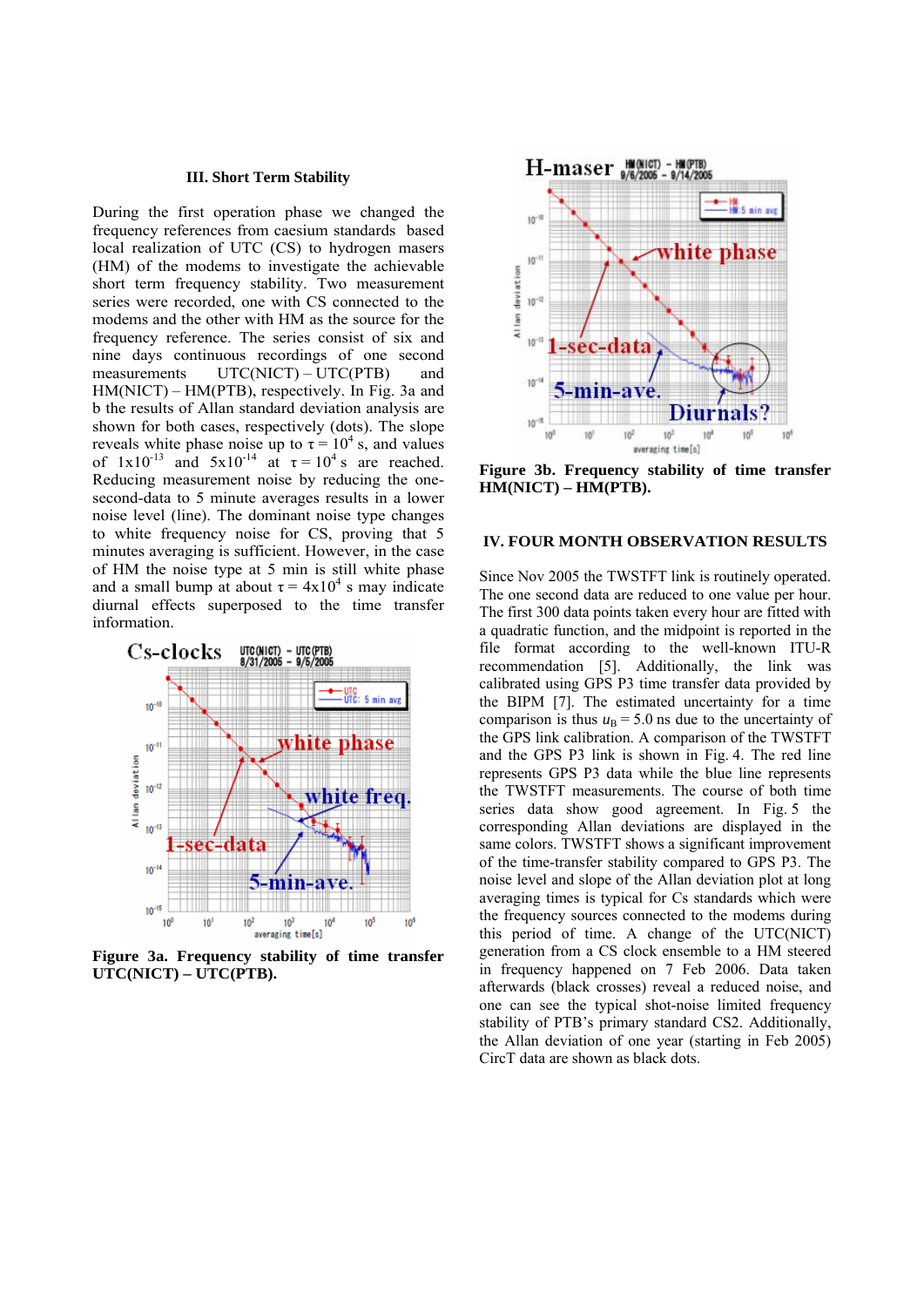

**Figure 4. Time difference of UTC(NICT)-UTC (PTB)** 



**Figure 5. Frequency stability.**

#### **V. DIURNAL EFFECTS**

A small bump in the Allan deviation at  $\tau \approx \frac{1}{2}$  day visible in Fig. 5 indicates a diurnal effect superimposed to the time transfer. These variations were also observed by BIPM [6]. The correlation of these diurnals to the outdoor temperatures at both earth stations is analysed in the following. In Fig. 6, a five-days excerpt of the double differences GPS P3 - TWSTFT from the data shown in Fig. 4 is displayed together with records of the outdoor temperatures at PTB (upper graph) and NICT (lower graph). The GPS P3 analysis shows clear diurnals, so we attribute most of the effect visible in the double differences to the TWSTFT link. The correlation

coefficient between the temperature records at PTB and NICT and the double differences are 0.26 and -0.57, respectively. The diurnal variation seems to be related to the temperature at NICT. In fact, the course of the temperature at NICT shows a strong day-to-day periodicity, which makes an analysis of the correlation much easier than in case of PTB. The main difference between the NICT setup and the PTB setup is the use of optical fibres at PTB instead of coaxial cables at NICT to connect indoor and outdoor equipment. However, the E/O and O/E mounted in an outdoor box have only minor temperature coefficients (overall  $\leq$  25 ps/K) of the group delay. The source of the diurnals should be analysed in more detail in future investigations.



**and TWSTFT (blue) and local temperature (°C)**   $\frac{10^{-15}}{10^5}$  at PTB (upper graph) and NICT (lower graph). **Figure 6. Double difference (ns) between P3CV** 

# **VI. CONCLUSION**

On initiative of NICT, a TWSTFT link between NICT and PTB was established. This link has a baseline of about 10,000 km. This is the longest baseline in the world wide network of TWSTFT links used in the production of TAI. The time transfer is regularly performed and hourly data are reported to the BIPM. The observed diurnal variations are an important issue to be understood and its analysis will continue. Furthermore, in a cooperation between NICT, TL, USNO, and NIST a construction of an earth station at Hawaii is planned to expand the Asia-Pacific TWSTFT network to USA. Once this project is completed, an around the world TWSTFT network will be in operation.